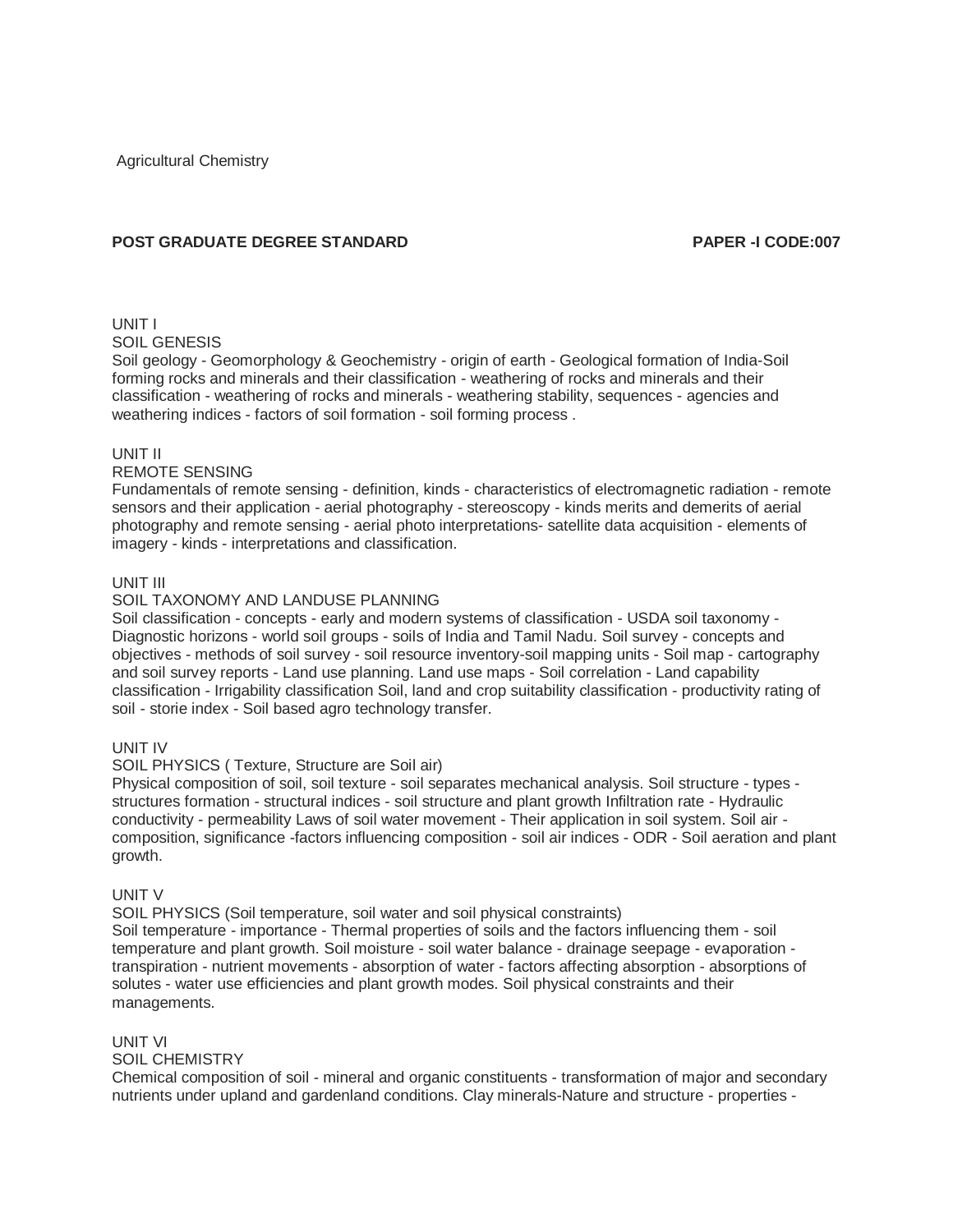Nomenclature and classification - fixation of nutrients soil fertility as ibfluenced by clay minerals - Molar ratio - Dispersion and aggregation of clay colloids - clay humus complex - soil colloids - organic and inorganic properties - Electrical double layer - Helmholtz, sterm and Gouy layers - Isoelectric point zeta potential - Flocculation - Absorption and desorption - Ion exchange reactions-cation and anion exchange - Ion exchange equations - Soil reactions - Soil buffering capacity - Genesis, nature and properties of acids, acid sulphate, saline and alkali soils and their managements - Determination of lime and Gypsum requirement.

## UNIT VII

#### SOIL FERTILITY

Soil fertility - concept of nutrient availability - soil fertility evaluation - concept of critical limit - Principles and methods of soil test crop response studies - Response functions. Soil testing - objectives - Soil test and crop response studies - Diagnosis and recommendation integrated system approach.. Fertilizer recommendations for targetted field - Economics of fertilizer use.

## UNIT VIII

## DYNAMICS OF NUTRIENT IN SOILS

Nitrogen cycle - sources - Nitrogen fixation - Transformation in flooded and upland soils immobilisation mineralisation - Nitrogen in relation to atmospheric pollution. Phosphorus cycle - sources inorganic and organic fractions of soils - Fixation and transformation - availability - phosphate potential - intensity and quantity factors Phosphate buffering capacity.

## UNIT IX

## DYNAMICS OF NUTRIENTS IN SOILS

Chemistry of soil potassium - fixation - Activity ratio - Dynamics - equilibirium Factors influencing availability in soil. Secondary and micronutrients - sources, forms, transformation and availability in soil. Chelation - advantages.

#### UNIT X

## SOIL ORGANIC MATTER

Nature, formation and properties of soil organic matter - sources of soil organic matter - Biochemistry of humus formation - Fractionation - Chemical properties -organic mettalic complexes - Nutrient availability - Recycling of organic wastes-organic farming.

## PAPER -II

## UNIT I

## ANALYTICAL CHEMISTRY

Gravimetric estimation - Principles involved in estimation of Calcium, Magnesium and Sulphate. Volumetric estimation - preparation of standard solutions - Indicaters, buffers - Instrumental methods of analysis - colorimetry - Flame Photometry - Automic Absorption Spectrophotometry - Potentiometry Conductometry - Chromotography.

## UNIT II

#### BIO-CHEMISTRY (Carbohydrates & Proteins)

Carbohydrates - occurence and classification, structure, synthesis and properties, Proteins-Classification, structure, synthesis and properties. Aminoacids-Classification, structure and properties

## UNIT III

BIO-CHEMISTRY (Lipids, pigments, vitamins, minerals, enzymes, hormones and alkaloids) Lipids-Classification - properties - Physical and chemical constants of Oils. Phospholipids- types and importance. Plant pigments - structure and functions of chlorophyll and carotenoids. Enzymes classification - properties affecting enzyme actions. Co-factors and co-enzymes. Vitamins and minerals -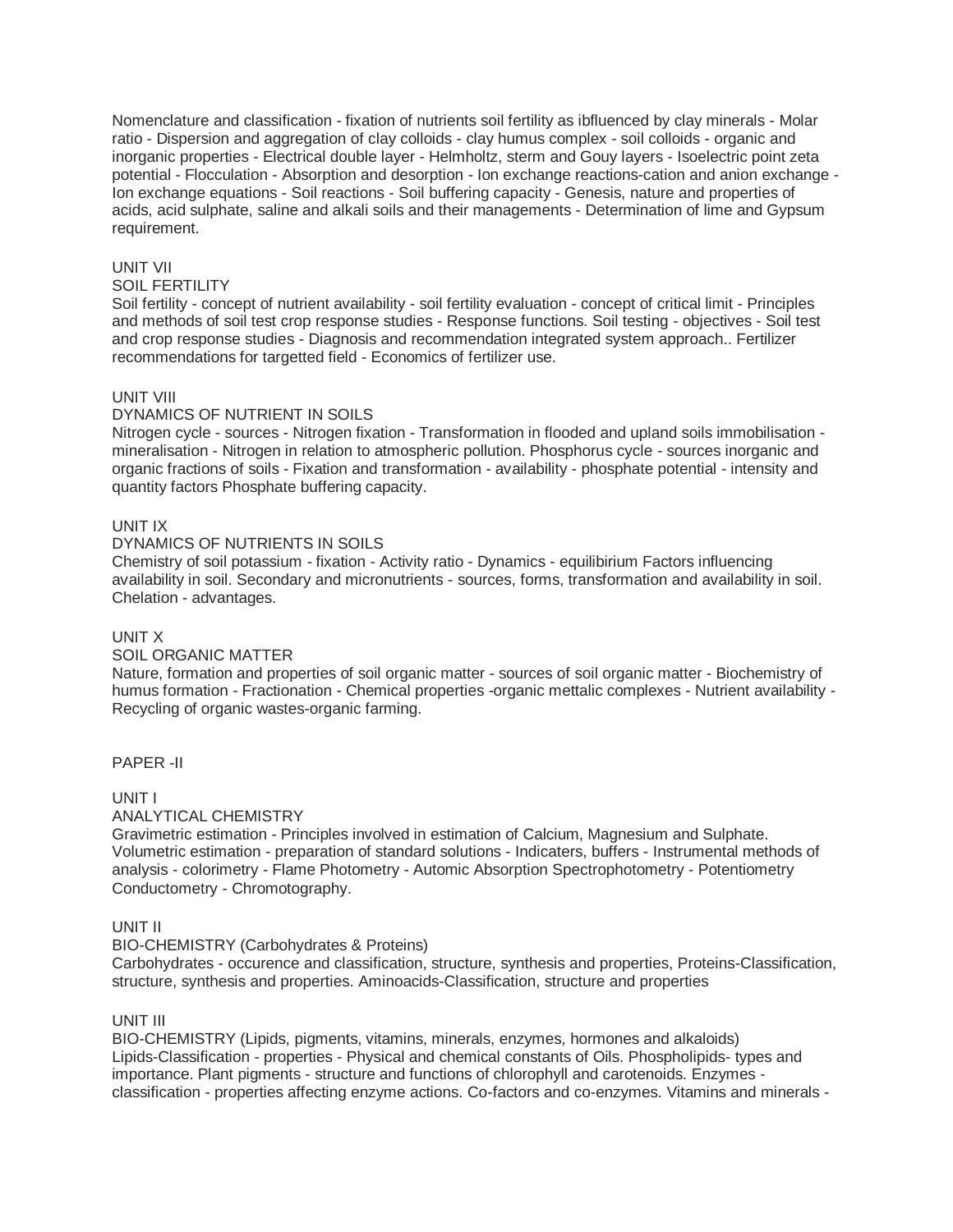sources - deficiency and corrective measures sures. Harmones-classification and functions. Alkaloidsclassification and functions.

## UNIT IV

## CHEMISTRY OF CROPS

Classification of plant nutrients - requirements -mobility - mechanism of ion absorption - uptake -factors affecting absporption. Biosynthesis of carbohydrates, proteins and fats in cereals, pulses, oilseeds, fibres, sugarcane, fruits, vegetables, tubers, narcotics, beverages and medicinal plants. Deficiency, toxicity and corrective measures of plant nutrients. Chemical changes during germination,growth and maturity. Organic manures, fertilizers and pesticides on quality of crop produce - storage of crop produce - Nutritive value of important crop produce.

## UNIT V

## CHEMISTRY OF FERTILIZERS

Fertilizer production and consumption - statistics - Chemistry and technology of nitrogenous fertilizers classification - properties - slow release nitrogenous fertilizers - chemistry and technology of phosphatic fertilizers - classification -properties. Potassic fertilizers - classification - properties. Complex fertilizers mixed fertilizers - chemistry and technology of production. Secondary and micronutrient fertilizers sources, production and properties. Quality control of fertilizers - Fertilizers control order - physical and chemical standards of straight, complex and mixed fertilizers - fertilizer use efficiency. Role of chemical fertilizers in crop production and environmental pollution. Integrated plant Nutrient system Management.

#### UNIT VI

#### FERTILIZER MANAGEMENT

Fertilizer use efficiency with organics, biofertilizers and crop residues fortified and enricxhed organic manures - Integrated plant nutrient system - Management of fertilizers in substainable Agriculture.

#### UNIT VII

#### CHEMISTRY OF PESTICIDES

Pesticides - formulation - Insecticides - classification - methods of preparation properties and mode of action. Natural organic and inorganic insecticides - synthetic organic insecticides - Organochlorine, organo phosphorus compounds carbarates - structure and activity relationship. Herbicides - classification - structure - method of preparation - properties - mode of action - principles in the analysis of pesticides residues of persticides in soils and crops - pesticides and fertilizer interaction - pesticide control order pesticides in relating to enviornmental pollution-human and animal health.

#### UNIT VIII

#### ISOTOPES IN AGRICULTURE

Isotopes in Agriculture - stable and radio active isotopes - properties - energy of radiation - absorption and scattering of particles and radiation - Nuclear fission and fusion - Detection and measurements of radio activity - Mass spectrophotometer - uses and limitations - principles of equipments used in analysis of radioisotopes. Uses of stable and radio isotopes in Agriculture - Nutrient movement, irrigation management,crop growth, plant protection, pollution monitoring - Radiation hazard waste disposal.

#### UNIT IX

## ECOSYSTEM AND SOIL AND WATER POLLUTION

Agricultural ecosystem - climate and agriculture- soil, water, atmosphere and plant relationship - Recycling of agricultural wastes - bioconversion - vermiculture and vermicomposting - pollution - General classification, soil water and air pollution -global warming - Heavy Metal pollution - sources and remedies - solid and sewage waste disposal - recycling - Industrial pollutants - impact on soil and watermanagement of pollution for sustainable agriculture.

UNIT X IRRIGATION WATER QUALITY AND ITS MANAGEMENT